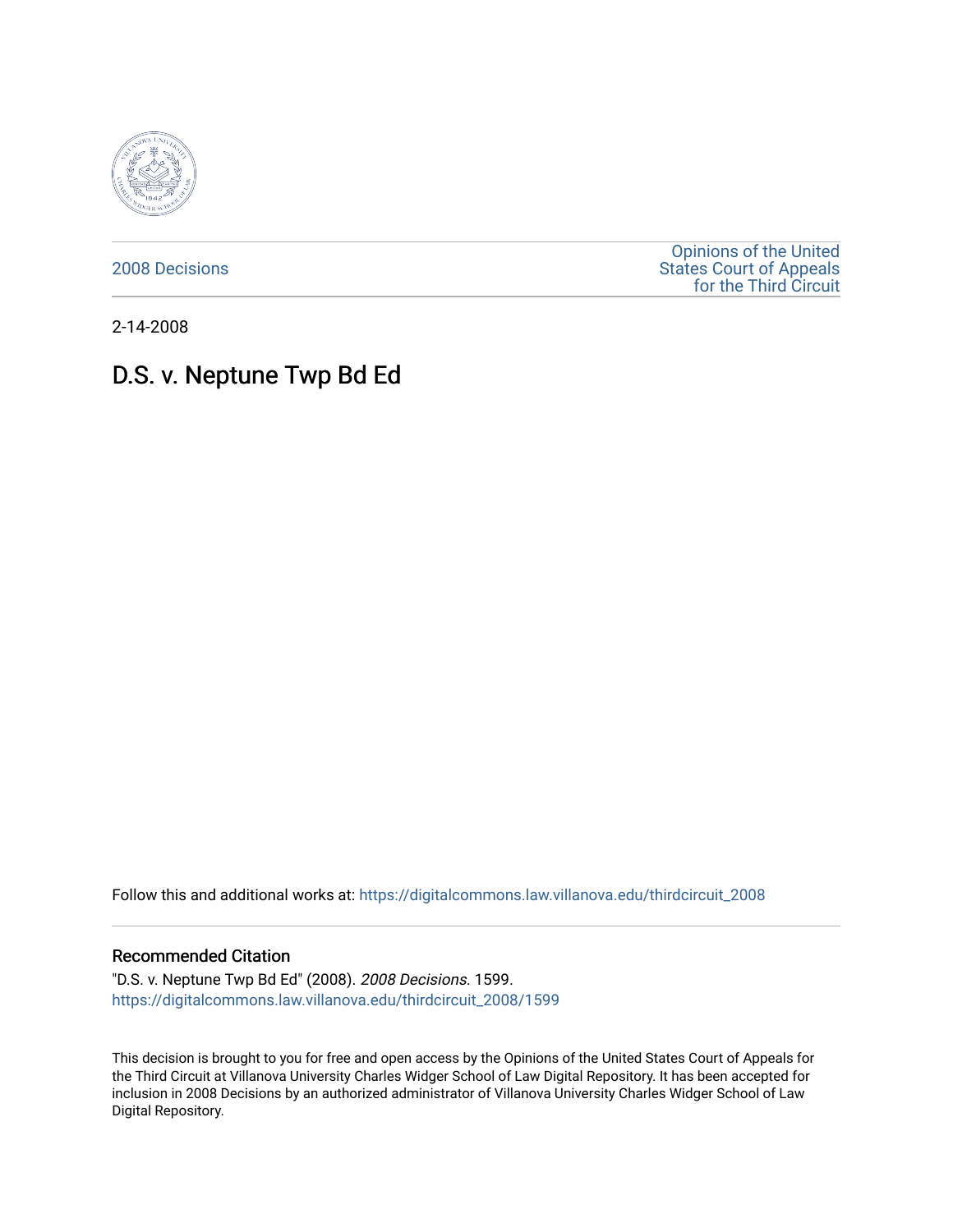### NOT PRECEDENTIAL

## UNITED STATES COURT OF APPEALS FOR THE THIRD CIRCUIT

\_\_\_\_\_\_\_\_\_\_\_

No. 06-4514

D.S.; S.S., ON BEHALF OF MINOR Z.S., A MINOR

Appellants

v.

NEPTUNE TOWNSHIP BOARD OF EDUCATION \_\_\_\_\_\_\_\_\_\_\_

On Appeal from the United States District Court for the District of New Jersey (Civ No. 05-cv-05652) District Judge: Honorable Anne E. Thompson

Submitted Under Third Circuit L.A.R. 34.1(a), November 29, 2007

\_\_\_\_\_\_\_\_\_\_\_

Before: BARRY, FUENTES, Circuit Judges, and DIAMOND,<sup>\*</sup> District Judge.

(Filed: February 14, 2008)

l

l

OPINION

Honorable Paul S. Diamond, District Judge for the United States District Court \* for the Eastern District of Pennsylvania, sitting by designation.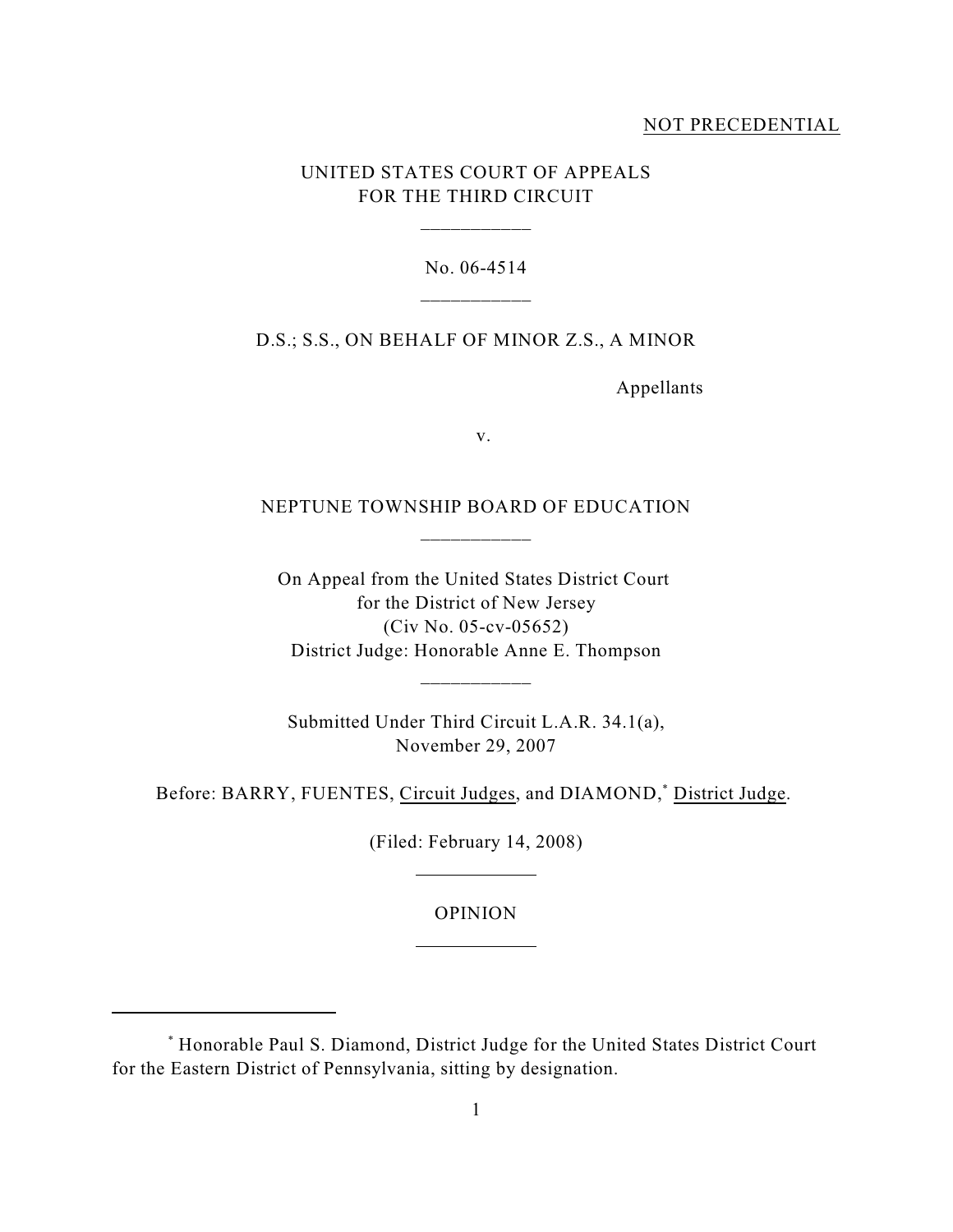#### FUENTES, Circuit Judge.

Appellants D.S. and S.S. ("the parents"), on behalf of their minor son, Z.S. ("the child"), appeal the District Court's denial of their motion for attorneys' fees under the Individuals with Disabilities Education Act's ("IDEA") fee shifting provision, 20 U.S.C. § 1415(i)(3)(B). We affirm the District Court's order because, under the plain meaning of the statute, Z.S. is not a child with a disability given that he has not been found to need special education and thus the parents are not entitled to attorneys' fees under IDEA.

In 2003, the New Jersey Department of Human Services, Division of Youth and Family Services ("DYFS") removed the child from his home after it was discovered that he had molested two younger siblings. A few months later, the child, who had previously been home-schooled, was enrolled as a freshman at Neptune High School, which was operated by Appellee Neptune Township Board of Education ("Neptune"). During his first year, he underwent several independent psychiatric and psychological evaluations which identified various disorders and recommended that the child be given psychotherapy, special education and placed in a residential treatment program.

In May 2004, the parents requested a Child Study Team ("CST") evaluation to determine the child's eligibility for special education services and related services under IDEA. In the months following, the CST convened several times to discuss the parents' request for an evaluation, reviewed the independent recommendations and ultimately determined that an evaluation was not warranted and the child was not eligible for special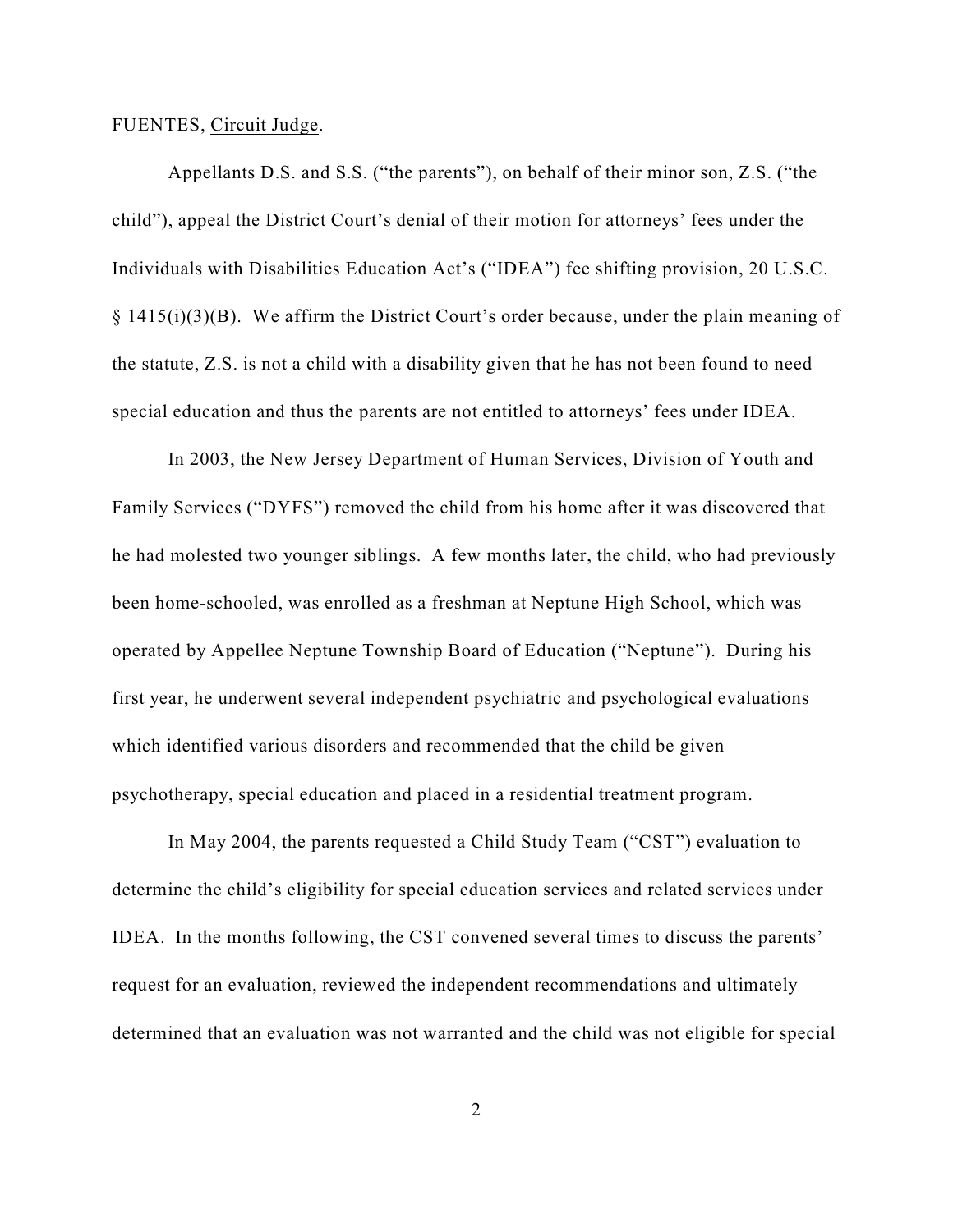education and related services.

In December 2004, the parents filed a due process petition seeking emergency relief in the form of an order directing Neptune to place the child in an out-of-district residential treatment program, to pay for the educational component of such a program and to evaluate the child to determine if he was eligible for special education and related services. This matter was transmitted by the New Jersey Department of Education ("NJ DOE") to the Office of Administrative Law for a hearing before an Administrative Law Judge ("ALJ"). The ALJ issued a decision denying emergency relief and ordering Neptune's CST to conduct a special education evaluation.

In a parallel proceeding in New Jersey's Superior Court, Family Part, it was determined that the child should be placed at KidsPeace, a private residential treatment program in Orefield, Pennsylvania. It was agreed that the cost of the treatment component of the program as well as residential expenses were to be covered by state agencies. Subsequently, the NJ DOE determined that Neptune was responsible for the educational costs of the child's placement based on residency.

As a result of the child's placement at KidsPeace, the CST claimed it was unable to complete its evaluation. A month later, the ALJ issued an order directing Neptune to continue with the special education evaluation as previously ordered. Shortly thereafter, Neptune evaluated the child and again concluded that he was not eligible for special education and related services. The parents then requested an independent educational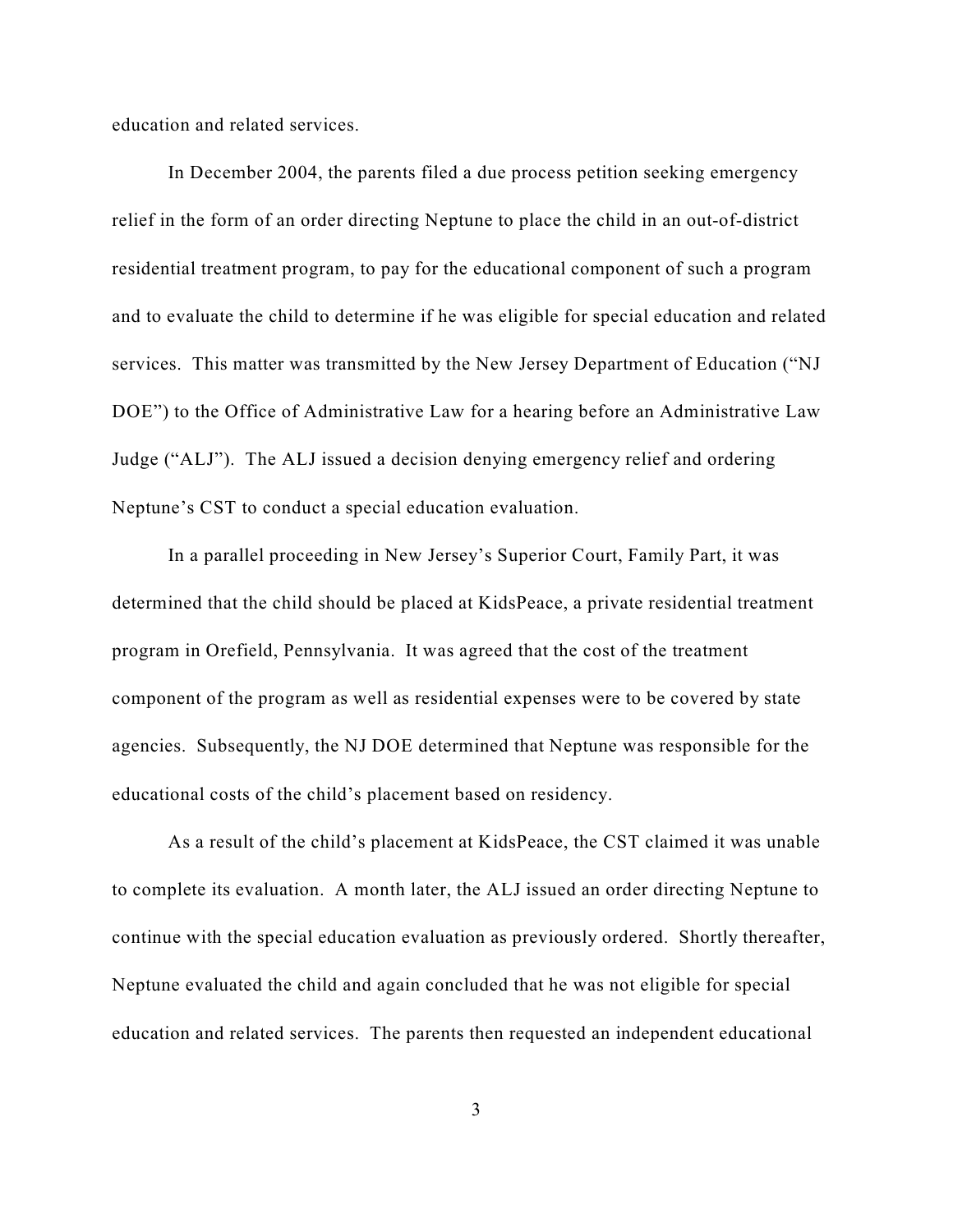evaluation ("IEE") of the child. Pursuant to this request, the ALJ issued an order for an IEE at the expense of Neptune. The ALJ also allowed the parents to amend their due process petition to appeal Neptune's determination that the child was not eligible for special education and related services and to demand that Neptune provide their child with an IEE. After the parents amended their petition for a due process hearing accordingly, they withdrew their petition and filed a motion for attorneys' fees under IDEA with the District Court. The District Court denied the parents' motion for attorneys' fees on the ground that the child was never determined eligible for special education and related services. The District Court did not reach the question of whether the parents were "prevailing parties."

 The parents argue that the plain language of the IDEA fee shifting provision does not limit the availability of prevailing party attorneys' fees only to the parents of a child who has been determined eligible for special education services. They argue that 1) the other procedural safeguards in  $\S$  1415(b) (i.e., evaluation and identification) precede any determination of eligibility and that the use of the term "child with a disability" must include children suspected of having a disability and 2) unlike other sections, the fee shifting provision does not incorporate by reference the definition in  $\S$  1401(3).

The fee shifting provision under IDEA provides that "[i]n any action or proceeding brought under this section, the court, in its discretion, may award reasonable attorneys' fees as part of the costs  $- (I)$  to a prevailing party who is the parent of a child with a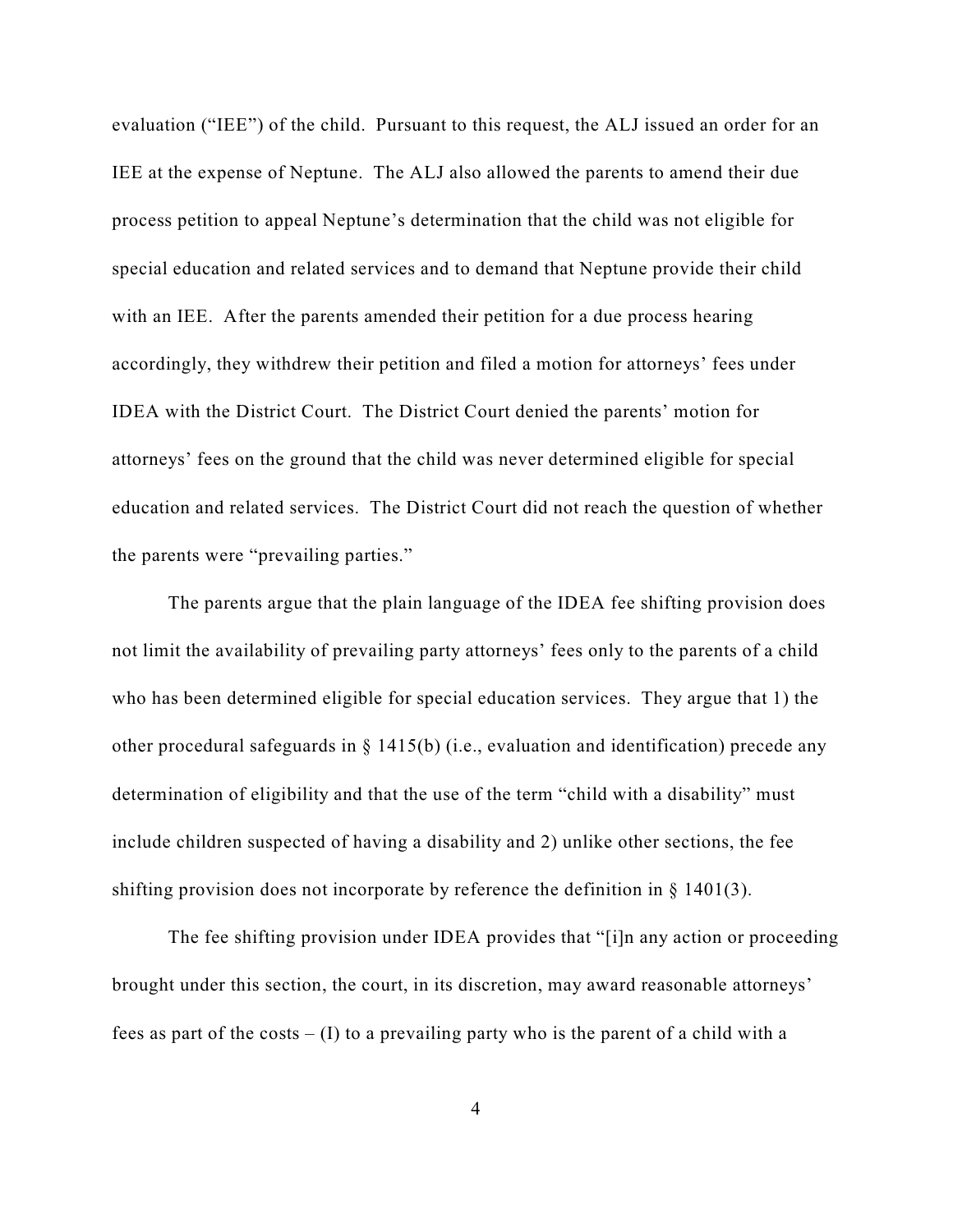disability...." 20 U.S.C. § 1415(i)(3)(B). This statutory language requires that an individual seeking attorneys' fees under IDEA not only be a "prevailing party" but also "the parent of a child with a disability." Id. In the definition section, 20 U.S.C.  $\S$ 1401(3)(A), Congress defined the term "child with a disability" as follows:

Except as otherwise provided, in this chapter: . . . [t]he term 'child with a disability' means a child –

(i) with mental retardation, hearing impairments (including deafness), speech or language impairments, visual impairments (including blindness), serious emotional disturbance (referred to in this chapter as "emotional disturbance"), orthopedic impairments, autism, traumatic brain injury, other health impairments, or specific learning disabilities; *and*

(ii) *who, by reason thereof, needs special education and related services.*

20 U.S.C. § 1401(3)(A)(emphasis added).

In a matter of first impression, the parents' appeal requires us to interpret this fee shifting provision under IDEA. "It is axiomatic that statutory interpretation properly begins with the language of the statute itself, including all of its parts." Velis v. Kardanis, 949 F.2d 78, 81 (3d Cir. 1991). As the District Court noted, where the meaning of a statute is plain, a court will make no further inquiry unless the literal application of the statute will end in a result that conflicts with the intentions of Congress. See U.S. v. Ron Pair Enterprises, Inc., 489 U.S. 235, 242 (1989). We have recognized that definitions in a statute should be presumptively taken as reflecting Congressional intent. See In re Jaritz Industries, Ltd., 151 F.3d 93, 100 (3d. Cir. 1998). We need not resort to legislative history unless we find the statutory language to be ambiguous. See Velis, 949 F.2d at 81.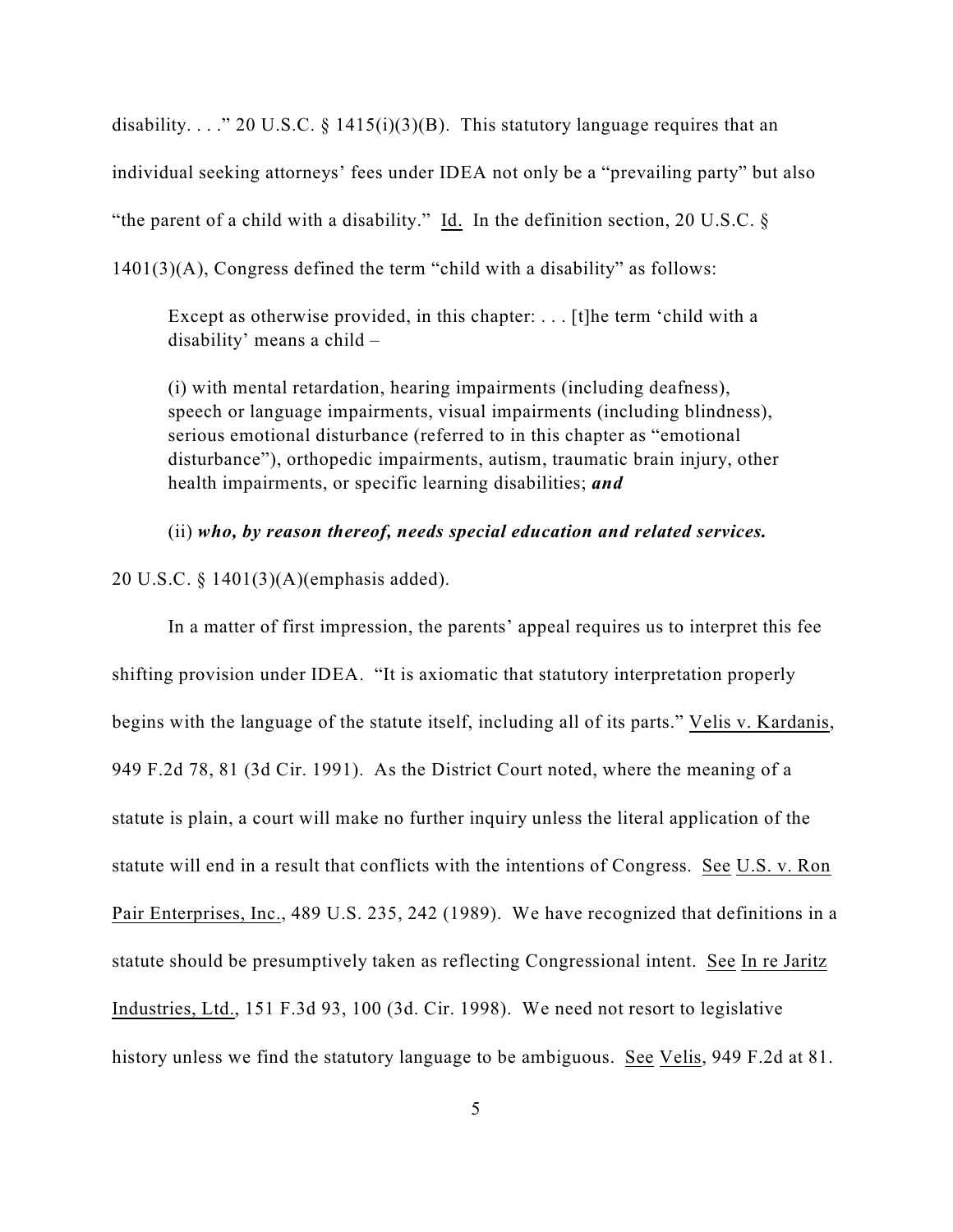The definition of a "child with a disability" reflects Congress' intent that the fee shifting provision should only apply where a child has an impairment listed in 20 U.S.C. §  $1401(3)(A)(i)$  and "needs special education and related services." 20 U.S.C. §  $1401(3)(A)(ii)$ . Written in the conjunctive, the statute should not be read to protect children with an impairment but not requiring special education. We find this language to be unambiguous and thus our analysis need go no further.

It is undisputed that the parents secured four separate orders from the ALJ ordering Neptune to conduct a special education evaluation of the child, to pay for an IEE and to pay the educational costs of the child's placement at KidsPeace. But for retaining counsel, the parents would not have secured these benefits for the child. However, under the plain language of the statute, these benefits alone without the determination that the child needed special education, do not make him a child with a disability. In 2004, Neptune concluded that an evaluation to determine the child's eligibility for special education services was not warranted despite outside evaluation reports. Subsequent to the parents' *pro se* request for a due process hearing, Neptune submitted a letter to the ALJ asserting that it was unable to complete the court ordered evaluation and incorrectly stated that the parents intended to withdraw their petition, further evidencing that Neptune likely would have not completed the evaluations absent the ALJ's orders. However, the record reflects that Neptune considered the child for special education and determined that he was not eligible for special education on three separate occasions following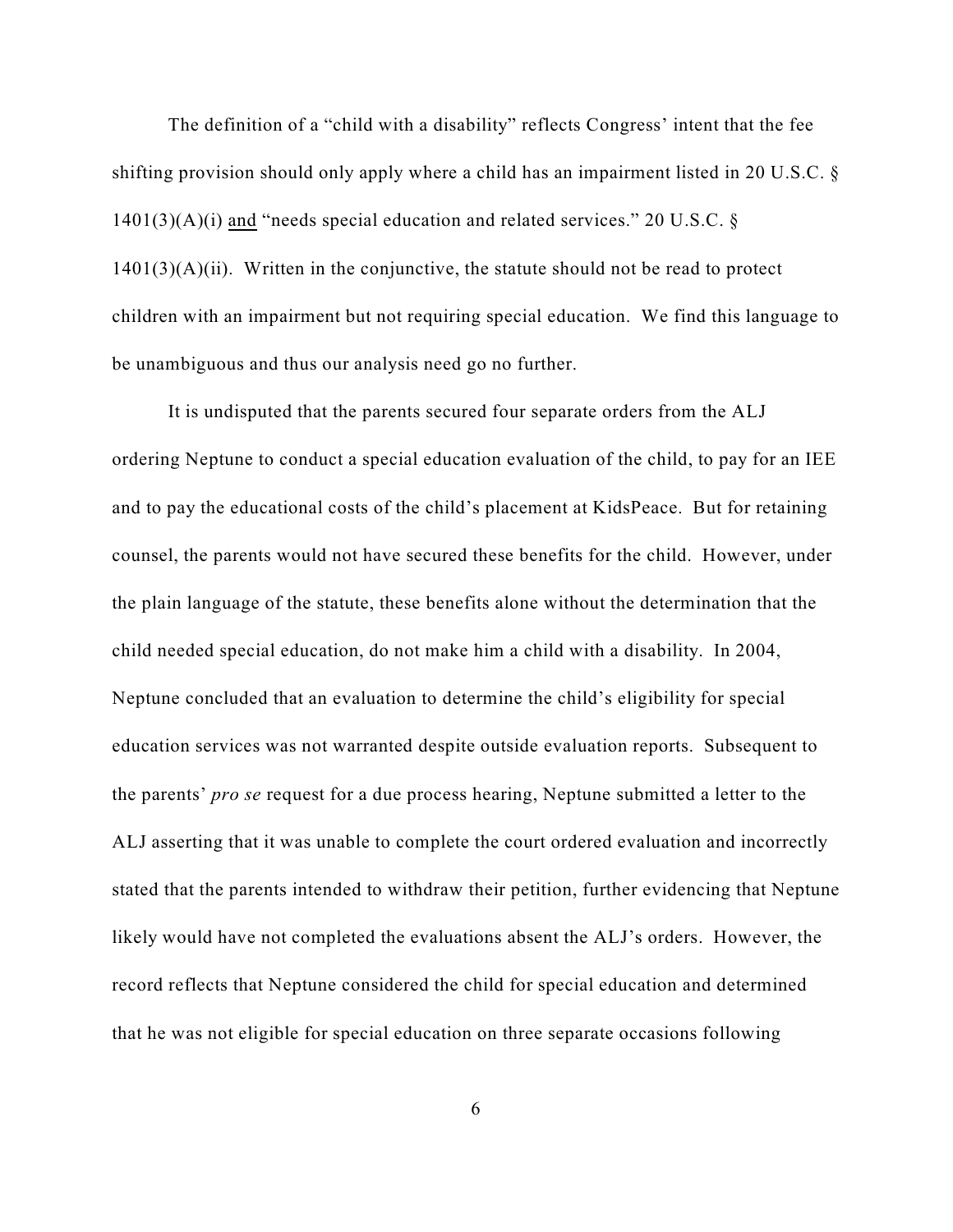various evaluations. The parents withdrew their due process petition prior to an adjudication by an ALJ regarding the child's entitlement to special education. Thus, there was never a determination that the child needed special education. Because the parents withdrew their due process hearing petition, they did not have any determination or decision to appeal to the District Court, compelling the inference they were not within the purview of IDEA. The parent's failure to pursue their rights under IDEA limits their right to now seek attorneys' fees.

We also conclude that the plain language of the statute, including Congress' definition of a "child with a disability," is consistent with the purpose of IDEA, which, in relevant part, is "to ensure that all children with disabilities have available to them a free appropriate public education that emphasizes special education and related services . . ." 20 U.S.C.A.  $\S$  1400(d)(1)(A). Furthermore, this Court has stated that "[t]he purpose of the fee provision in IDEA is to enable parents or guardians of disabled children for whom the statute was enacted to effectuate the rights provided by the statute." See P.N. v. Clementon Bd. of Educ., 442 F.3d 848, 856 (3d Cir. 2006). Contrary to the parents' argument, there is no evidence that Congress intended IDEA to protect the rights of "children with a disability who have not been determined eligible for special education services and children merely suspected of having a disability." See Pet. Br. at  $11.^1$ 

<sup>&</sup>lt;sup>1</sup>We note that the holding in Murphy v. Girard School Dist., which the parents rely on and the District Court attempted to distinguished, does not appear to be consistent with the plain language of IDEA. See 134 F. Supp. 2d 431 (W.D.Pa. 1999). In Murphy, the